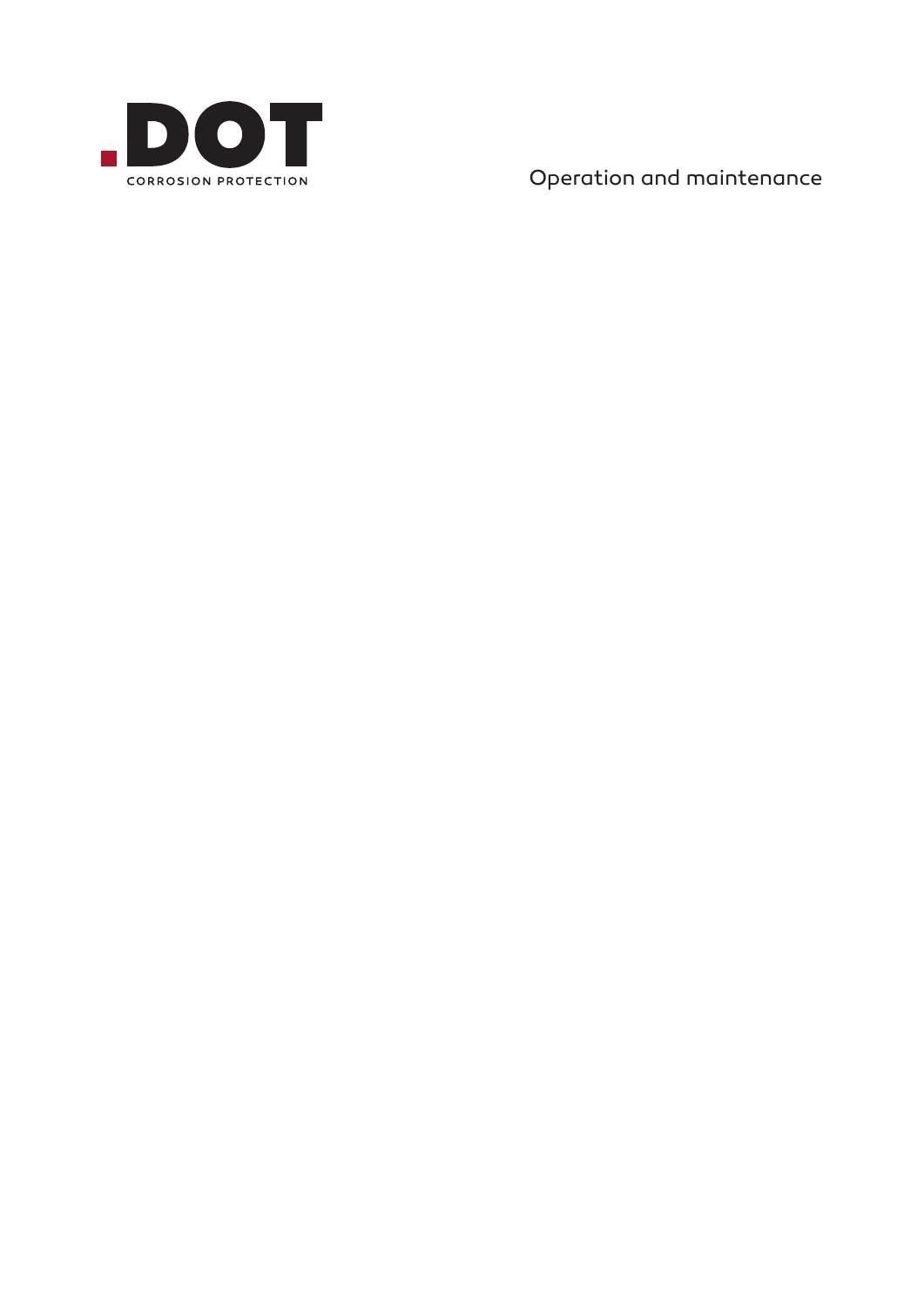

## Operation and maintenance

Hot-dip galvanized items corrode over time. The rate of corrosion depends on the environment and mechanical impacts to which the items are exposed. The life of a hot-dip galvanized surface under different types of corrosion exposure from C1 to C5 is prescribed in Table 1.

| <b>ZINC LAYER THICKNESSES ACC. TO EN ISO</b><br>1461 <sup>1</sup> |                                             | LIFE TIME OF ZINC COATING IN DIFFERENT CORROSION<br><b>CATEGORIES</b> |                |                |                |                 |
|-------------------------------------------------------------------|---------------------------------------------|-----------------------------------------------------------------------|----------------|----------------|----------------|-----------------|
| <b>Wall thickness t</b>                                           | Zinc layer thick-<br>ness $^{3)}$ , $\mu$ m | C1                                                                    | C <sub>2</sub> | C <sub>3</sub> | C <sub>4</sub> | C5 <sup>4</sup> |
| Steel, 6 mm < t                                                   | 85                                          | $100+$                                                                | $100 - 100 +$  | $40 - 100 +$   | $20 - 40$      | $10 - 20$       |
| Steel. $3 < t \leq 6$ mm                                          | 70                                          | $100+$                                                                | $100 - 100 +$  | 33-100         | $17 - 33$      | $8 - 17$        |
| Steel, $1,5 \le t \le 3$ mm                                       | 55                                          | $100+$                                                                | $78-100+$      | $26 - 78$      | $13 - 26$      | $6 - 13$        |
| Steel, $t < 1.5$ mm                                               | 45                                          | $100+$                                                                | $64-100+$      | $21 - 64$      | $11 - 21$      | $5 - 11$        |
| Cast iron 6 mm $<$ t                                              | 80                                          | $100+$                                                                | $100 - 100 +$  | $38-100+$      | $19 - 38$      | $10 - 19$       |
| Cast iron, $t \le 6$ mm                                           | 70                                          | $100+$                                                                | $100 - 100 +$  | 33-100         | $17 - 33$      | $8 - 17$        |
| Steel, special requirement <sup>2)</sup> ,<br>6mm < t             | 115                                         | $100+$                                                                | $100+$         | $55-100+$      | $27 - 55$      | $14 - 27$       |
| Steel, special requirement $2$ ,<br>6mm < t                       | 165                                         | $100+$                                                                | $100+$         | $78-100+$      | 39-78          | $20 - 39$       |
| Steel, special requirement <sup>2)</sup> ,<br>6mm < t             | 215                                         | $100+$                                                                | $100+$         | $100 - 100 +$  | $39-100+$      | $26 - 51$       |

#### TABLE 1: THE LIFE OF THE ZINC COATINGS IN CORROSIVITY CATEGORIES C1-C5 IS BASED ON THE MEAN ZINC LAYER THICKNESS ACCORDING TO EN ISO 1461:2009

**NOTES:**

<sup>1)</sup> The specified layer thicknesses apply to hanging items.

2) Requirement for a particularly thick zinc layer which can be met only when the steel has a silicon content that is specified in detail.

3) Mean zinc layer thickness acc. to EN ISO 1461:2009.

4) In category C5 painting after hot-dip galvanizing may be necessary if a long service life is required.

It is recommended that the zinc layer be checked regularly at suitable intervals according to the expected life. Not least critical places involving risks of thermal bridges, wear, deformation, etc. The result of the first check should form the basis of a subsequent maintenance plan. Shorter intervals may be required. Special attention should be paid to places where repairs have been carried out as corrosion protection is often reduced in such areas. Critical areas are typically inspected at 1- to 5-year intervals, depending on the conditions described

Remember to fill in an inspection report for all identified focus areas and to plan subsequent actions for repairing damage, etc.

DOT A/S Grønlundvej 81-83 Fasterholt DK-7330 Brande CVR 26 70 48 63

info@dot.dk www.dot.dk